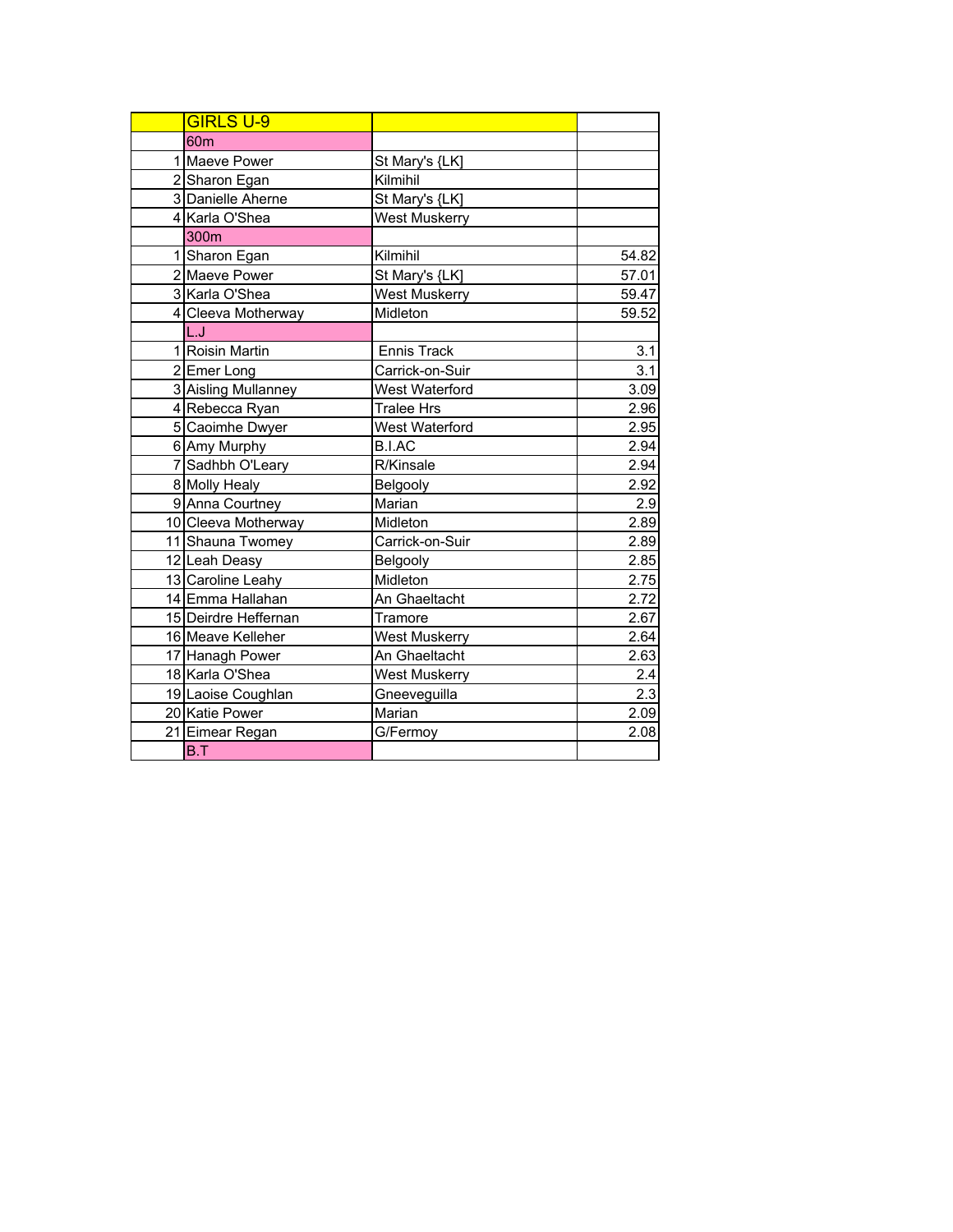| 1 Cleeva Motherway    | Midleton          | 21.94    |
|-----------------------|-------------------|----------|
| 2 Emer Long           | Carrick-on-Suir   | 18.32    |
| 3 Sharon Egan         | Kilmihil          | 17.27    |
| 4 Meave Kelleher      | West Muskerry     | 17.04    |
| 5 Victoria O'Sullivan | G/Fermoy          | 16.78    |
| 6 Laoise Coughlan     | Gneeveguilla      | 16.34    |
| 7 Rebecca Ryan        | <b>Tralee Hrs</b> | 16.09    |
| 8 Clara Dunne         | Carrick-on-Suir   | 15.04    |
| 9 Caroline Leahy      | Midleton          | 13.61    |
| 10 Eimear Regan       | G/Fermoy          | 11.2     |
| 11 Roisin Martin      | Ennis Track       | 8.86     |
| <b>GIRLS U-10</b>     |                   |          |
| 60 <sub>m</sub>       |                   |          |
| 1 Pheobe Murphy       | Clonmel           |          |
| 2 Aoife Delargy       | Templemore        |          |
| 3 Sinead Horgan       | Gneeveguilla      |          |
| 4 Danielle O'Connor   | Gneeveguilla      |          |
| 300m                  |                   |          |
| 1 Aoife Delargy       | Templemore        | 53.95    |
| 2 Kaitlyn Long        | Carraig Na BhFear | 54.53    |
| 3 Abimbola O'Sobayo   | Ennis Track       | 56.7     |
| L.J                   |                   |          |
| 1 Aoife Delargy       | Templemore        | 4.15 CBP |
| 2 Pheobe Murphy       | Clonmel           | 3.45     |
| 3 Laura Cussen        | Old Abbey         | 3.4      |
| 4 Danielle O'Connor   | Gneeveguilla      | 3.4      |
| 5 Eadaoinn Lyons      | St Mary's {LK]    | 3.37     |
| 6 Lorna Ryan          | Templemore        | 3.28     |
| 7 Mari Dineen         | Bandon            | 3.27     |
| 8 Aoibhe O'Shea       | Coolquill         | 3.13     |
| 9 Rachel Geary        | Youghal           | 3.1      |
| 10 Denise O'Connor    | Tramore           | 3.03     |
| 11 Martina Slattery   | Templemore        | 2.96     |
| 12 Lauren Corbett     | G/Fermoy          | 2.9      |
| 13 Shannon O'Leary    | Gneeveguilla      | 2.89     |
| 14 Abimbola O'Sobayo  | Ennis Track       | 2.88     |
| 15 Clodagh Porter     | Midleton          | 2.79     |
| 16 Marlynn O'Leary    | Gneeveguilla      | 2.78     |
| 17 Julie Power        | Waterford A.C     | 2.74     |
| 18 Molly O'Rourke     | <b>Belgooly</b>   | 2.7      |
| 19 Leah Kearney       | G/Fermoy          | 2.62     |
| 20 Sandra O'Sullivan  | G/Fermoy          | 2.59     |
| B.T                   |                   |          |
| 1 Eadaoinn Lyons      | St Mary's {LK]    | 26.27    |
| 2 Siska Oosthuysen    | Clonmel           | 25.85    |
| 3 Rachel Geary        | Youghal           | 22       |
| 4 Sandra O'Sullivan   | G/Fermoy          | 19.29    |
| 5 Mari Dineen         | Bandon            | 18.54    |
| 6 Sinead Horgan       | Gneeveguilla      | 18.15    |
| 7 Shannon O'Leary     | Gneeveguilla      | 17.76    |
| 8 Clodagh Porter      | Midleton          | 15.32    |
|                       |                   |          |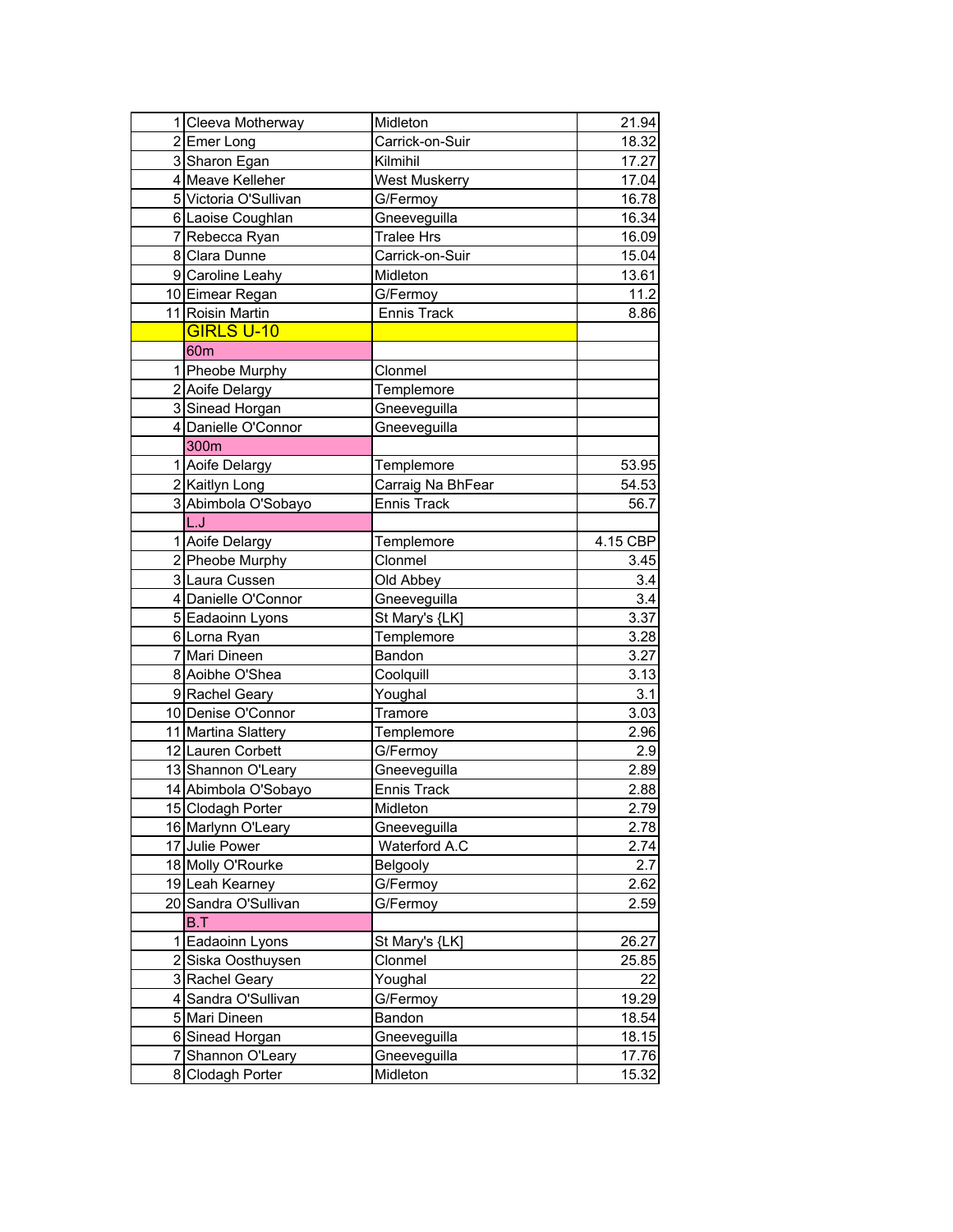| 9 Pheobe Murphy        | Clonmel              | 15.22     |
|------------------------|----------------------|-----------|
| 10 Emily Quinn         | West Waterford       | 14.5      |
| 11 Julie Power         | Waterford A.C        | 13.43     |
| 12 Abimbola O'Sobayo   | <b>Ennis Track</b>   | 11.14     |
| 13 Marlynn O'Leary     | Gneeveguilla         | 9.05      |
| <b>GIRLS U-11</b>      |                      |           |
| 80 <sub>m</sub>        |                      |           |
| 1 Evie Casey           | Gneeveguilla         |           |
| 2 Jenna Bromell        | Emerald              |           |
| 3 Geraldine Power      | K.C.K                |           |
| 4 Niamh McNicol        | Tramore              |           |
| 500m                   |                      |           |
| 1 Maeve Ahern          | G/Fermoy             | 1.31.36   |
| 2 Jenna Bromell        | Emerald              | 1.33.56   |
| 3 Kelly-Ann Doyle      | Carrick-on-Suir      | 1.34.01   |
| 4 Louise Shanahan      | Leevale              | 1.44.32   |
| L.J                    |                      |           |
| 1 Evie Casey           | Gneeveguilla         | 4.02      |
| 2 Kelly-Ann Doyle      | Carrick-on-Suir      | 3.65      |
| 3 Amy Cronin           | Gneeveguilla         | 3.51      |
| 4 Emma Ryan            | Templemore           | 3.49      |
| 5 Cliona Dowling       | <b>B.I.AC</b>        | 3.46      |
|                        |                      | 3.34      |
| 6 Isobel Pyne          | G/Fermoy             |           |
| 7 Roisin O'Malley      | Bilboa               | 3.29      |
| 8 Laura Porter         | Midleton             | 3.25      |
| 9 Lauren O'Mahoney     | Youghal              | 3.2       |
| 10 Courtney Ryan       | <b>Tralee Hrs</b>    | 3.14      |
| 11 Jessica Tonks       | G/Fermoy             | 3.06      |
| 12 Laura Chesser       | <b>Ennis Track</b>   | 3.05      |
| 13 Niamh O'Brien       | Ennis Track          | 3.04      |
| 14 Aisling Kelleher    | <b>West Muskerry</b> | 3         |
| 15 Lorranine Doyle     | Clonmel              | 2.96      |
| 16 Aine O'Looney       | Kilmihil             | 2.91      |
| 17 Emma McGee          | Tramore              | 2.8       |
| 18 Cliona Ryan         | West Waterford       | 2.72      |
| 19 Rachel Maher        | Clonmel              | 2.72      |
| 20 Leanne Prout        | Coolquill            | 2.66      |
| 21 Alex Whelan         | Leevale              | 2.62      |
| 22 Orlaith Martin      | <b>Ennis Track</b>   | 2.61      |
| 23 Lauren Gillane      | Tramore              | 2.57      |
| 24 Niamh McNicol       | Tramore              | 2.27      |
| B.T                    |                      |           |
| 1 Jessica Tonks        | G/Fermoy             | 37.61 CBP |
| 2 Leah McEvoy          | Midleton             | 30.33     |
| 3 Taylor O'Brien Regan | Clonmel              | 27.73     |
| 4 Lauren O'Mahoney     | Youghal              | 26.75     |
| 5 Kelly-Ann Doyle      | Carrick-on-Suir      | 25.77     |
| 6 Laura Moloney        | Nenagh Oly           | 22.85     |
| 7 Leanne Prout         | Coolquill            | 21.81     |
| 8 Aisling Kelleher     | <b>West Muskerry</b> | 19.86     |
| 9 Roisin O'Malley      | <b>Bilboa</b>        | 17.85     |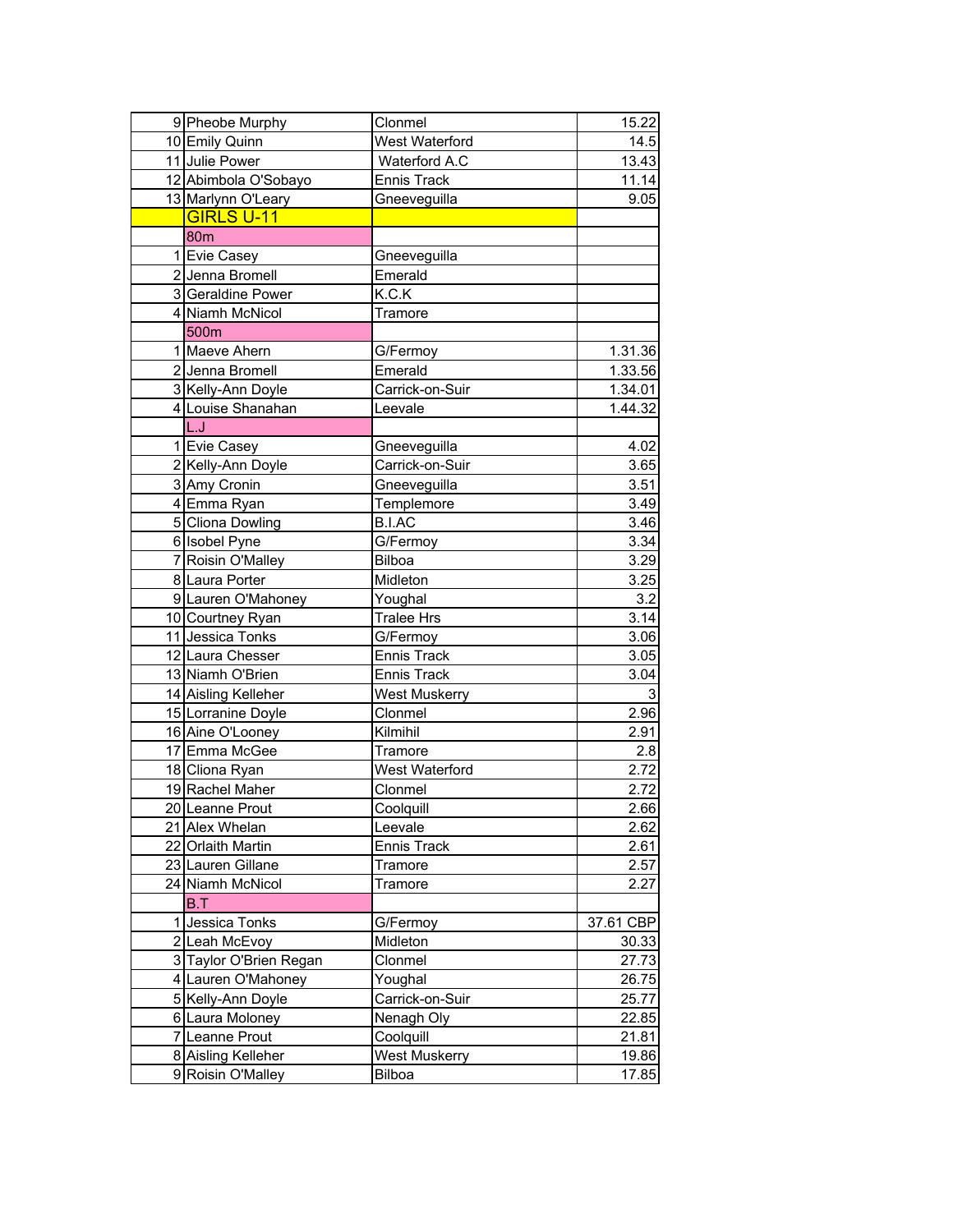| 10 Laura Porter         | Midleton              | 17.84             |
|-------------------------|-----------------------|-------------------|
| 11 Stephanie O'Sullivan | <b>West Muskerry</b>  | 17.05             |
| 12 Lorranine Doyle      | Clonmel               | 16.75             |
| 13 Sharon O'Sullivan    | <b>West Muskerry</b>  | 16.13             |
| 14 Aisling O'Donnell    | Nenagh Oly            | 16.11             |
| 15 Niamh O'Brien        | <b>Ennis Track</b>    | 15.65             |
| 16 Rachel Maher         | Clonmel               | 15.44             |
| 17 Geraldine Power      | K.C.K                 | 14.86             |
| 18 Laura Chesser        | <b>Ennis Track</b>    | 12.74             |
| 19 Orlaith Martin       | <b>Ennis Track</b>    | 11                |
| 20 Lauren Gillane       | Tramore               | 8.9               |
| <b>GIRLS U-12</b>       |                       |                   |
| 80 <sub>m</sub>         |                       |                   |
| 1 Orla Devitt           | <b>Ennis Track</b>    |                   |
| 2 Jessie Waller         | Tramore               |                   |
| 3 Roisin Harrison       | Emerald               |                   |
| 4 Clodagh Fitzgerald    | Carrick-on-Suir       |                   |
| 500m                    |                       |                   |
| 1 Jessie Waller         | Tramore               | 1.33.19           |
| 2 Orla Devitt           | <b>Ennis Track</b>    | 1.35.49           |
| 3 Cara O'Brien          | Midleton              | 1.37.72           |
| 4 Muirean O'Shea        | Marian                | 1.38.5            |
| 5 Natashe Kaar          | Clonmel               | 1.43.27           |
| 6 Caroline Dineen       | Gneeveguilla          | 1.43.87           |
| L.J                     |                       |                   |
| 1 Orla Devitt           | <b>Ennis Track</b>    | 4.23              |
| 2 Roisin Harrison       | Emerald               | 4                 |
| 3 Naomi Douglas         | Tramore               | 3.98              |
| 4 Clodagh Fitzgerald    | Carrick-on-Suir       | 3.9               |
| 5 Kayleigh Cronin       | Spa-Muckross          | 3.84              |
| 6 Eimear Bartley        | Carrick-on-Suir       | 3.82              |
| 7 Jessie Waller         | Tramore               | 3.8               |
| 8 Grace McKenzie        | <b>Belgooly</b>       | 3.73              |
| 9 Lyndsey O'Grady       | Nenagh Oly            | 3.71              |
| 10 Natashe Kaar         | Clonmel               | 3.6               |
| 11 Coleen Nevin         | Borrisokane           | 3.6               |
| 12 Heather Slattery     | Borrisokane           | $\overline{3.55}$ |
| 13 Caroline Dineen      | Gneeveguilla          | 3.48              |
| 14 Tess O'Neill         | Clonmel               | 3.44              |
| 15 Cara O'Brien         | Midleton              | 3.33              |
| 16 Sinead Ahearne-Ford  | <b>Abbey Striders</b> | 3.3               |
| 17 Rita Casey           | Gneeveguilla          | 3.3               |
| 18 Vanessa Ogbonna      | Tramore               | 3.21              |
| 19 Jessica Sweeney      | Leevale               | 3.2               |
| 20 Ellen Finnerty       | Nenagh Oly            | 3.15              |
| 21 Aideen Hallahan      | Midleton              | 3.15              |
| 22 Katelyn O'Leary      | Gneeveguilla          | 3.14              |
| 23 Claire Purcell       | Waterford A.C         | 2.97              |
| 24 Zoe McEvoy           | Midleton              | 2.87              |
| 25 Debbie Smith         | Tramore               | 2.84              |
| 26 Keren Chatterton     | Bandon                | 2.81              |